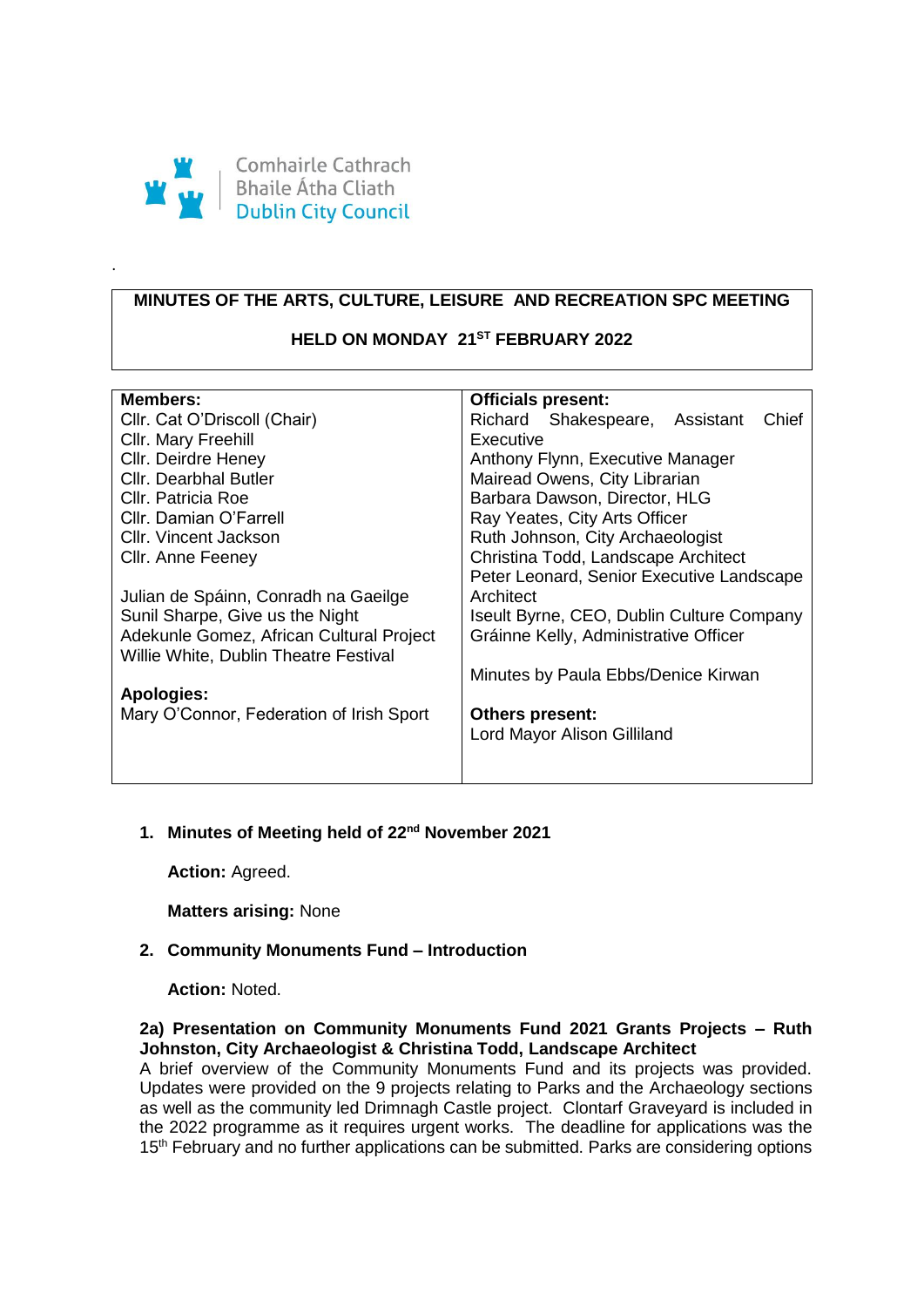relating to the site of a castle in Le Fanu Park Ballyfermot. A map of all monuments and archaeological sites can be found on [www.archaeology.ie](http://www.archaeology.ie/)

**Action:** Noted.

## **3. Motion submitted by Cllr. V. Jackson:-**

*"Can the manager please give a full report on what efforts to date DCC have progressed to ensure the long awaiting central library for Dublin at the old Scoil Mhuire Building in Parnell Square Dublin 1 The anticipated costs, funding arrangements and commencement / completion dates"* 

**Action**: Agreed. Update to be provided to this committee at every second meeting.

## *4.* **Motion submitted by Cllr D. Moriarty:-**

*"That this SPC calls for a strategic audit of public green space to be conducted and broken down by square metres per inhabitant in each electoral ward. This audit should be completed and presented to the July SPC so as to inform the Executive and Elected Members prior to the adoption of the 2022-2028 Development Plan."*

Cllr. Freehill agreed to propose the motion in the absence of Cllr. Moriarty. Parks will give a presentation to this committee at its July meeting. Information requested in this motion is available at the following link:

<https://www.dublincity.ie/residential/parks/strategies-and-policies/parks-strategy>

**Action**: Agreed.

### **5. Review of Arts Grants – Ray Yeates, City Arts Officer**

The geographic spread of grants was discussed as well as the issue of artists living and working locally.

**Action:** Noted. Interim findings will issue to committee in the summer.

### **6. Dublin City Council Culture Company – Update Report - Iseult Byrne, CEO**

Irish language tour is in development. Iseult Byrne will liaise with Julian de Spáinn to identify opportunities to include the Irish culture and language.

**Action**: Noted.

### **7. Management Update**

The following issues were discussed:

- 500 seater venue: 3-5 year project. It was suggested this should be a multipurpose venue.
- Outdoor Events: A requirement for sustainable energy is included in Outdoor Events Framework.
- Chatham Street Premises: 11 month license has been granted while a permanent use for the business is investigated. The premises remains in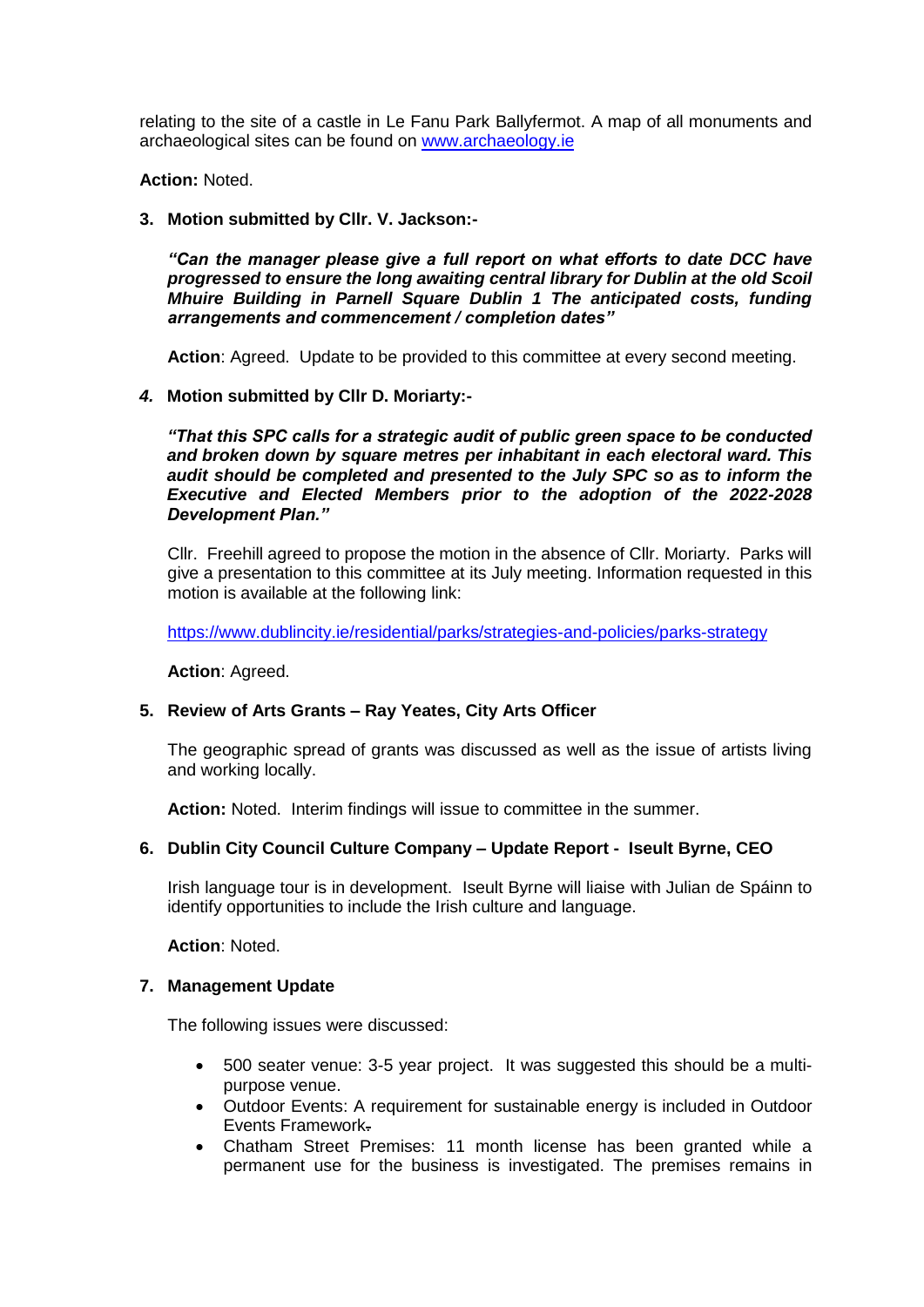cultural use. This license prevents the building from becoming vacant while also catering for groups who require the use of a venue.

**Action**: Noted.

### **8. Approved Minutes of the Commemorations & Naming Committee meeting dated 30th September 2021**

**Action:** Noted.

**9. Miontuairiscí - 1ú Deireadh Fómhair 2021**

**Action:** Noted.

**10. Approved Minutes of the Dublin City Sports and Wellbeing Partnership meeting dated 18th October 2021**

**Action:** Noted. Presentation from Ballyfermot Youth Service in relation to the skateboarding park to be included on the next agenda of this committee.

**11. Approved Minutes of the Arts and Cultural Advisory Group meeting dated 1st November 2021** 

**Action:** Noted.

**12. Montuairiscí – 5ú Samhain 2021**

**Action:** Noted.

**13. Approved Minutes of the Commemorations & Naming Committee dated 25th November 2021** 

**Action:** Noted. Libraries will issue a written response to query regarding the Swan bollard.

**14. Montuairiscí – 3ú Nollaig 2021**

**Action:** Noted.

**15. Breviate of draft Minutes of the Commemorations & Naming Committee dated 27th January 2022**

**Action:** Noted.

**16. Breviate of draft Minutes of the Arts and Cultural Advisory Group meeting dated 31st January 2022**

**Action:** Noted. New City Development Plan provides a definition of cultural space and the protection of these spaces.

## **17. A.O.B**

The following issues were discussed: